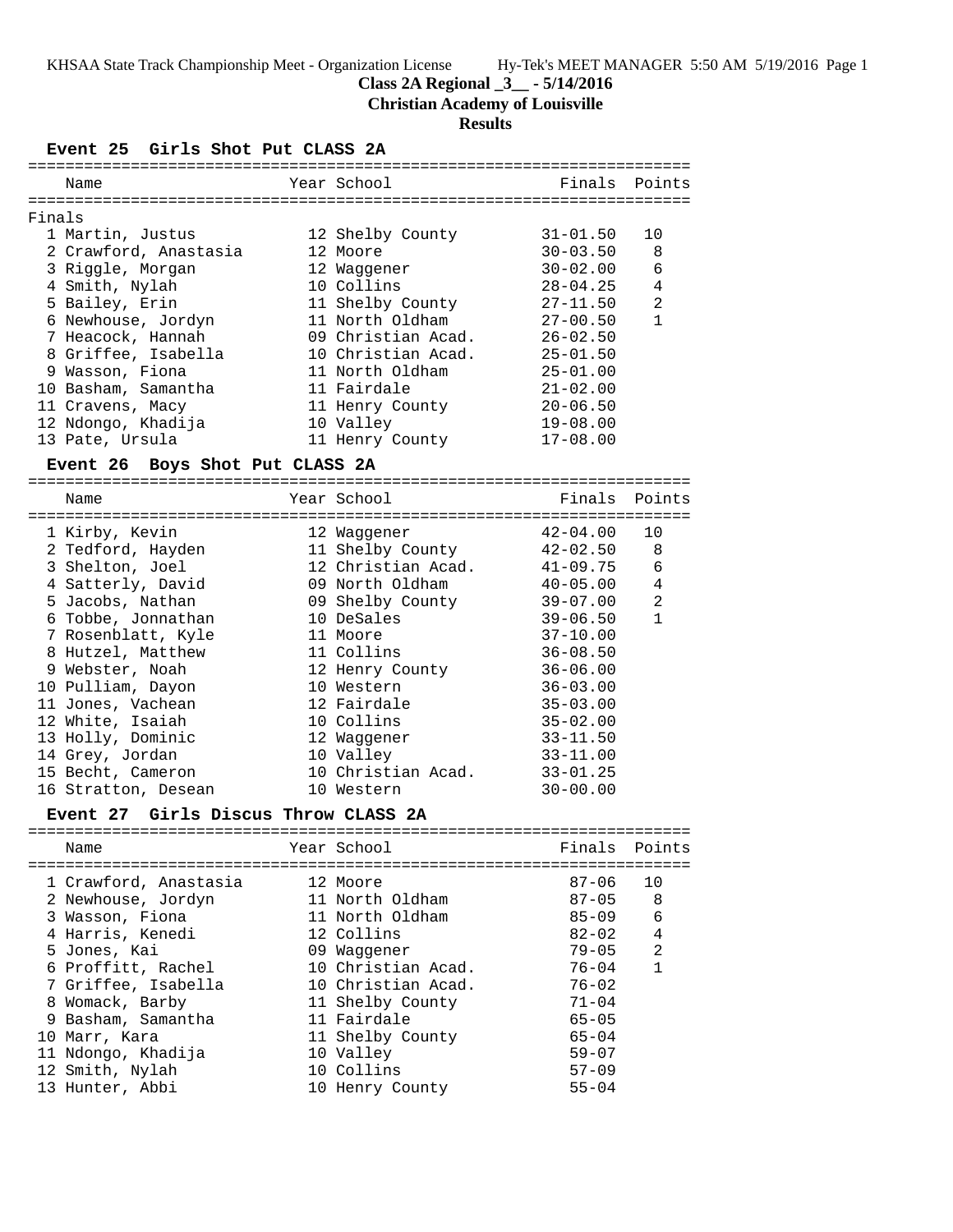KHSAA State Track Championship Meet - Organization License Hy-Tek's MEET MANAGER 5:50 AM 5/19/2016 Page 2 **Class 2A Regional \_3\_\_ - 5/14/2016 Christian Academy of Louisville Results ....Event 27 Girls Discus Throw CLASS 2A** 14 Owens, Alexi 11 Henry County 14 Owens, Alexi **Event 28 Boys Discus Throw CLASS 2A** ======================================================================= Name The Year School The Finals Points ======================================================================= 1 Jacobs, Nathan 09 Shelby County 137-06 10 2 Hutzel, Matthew 11 Collins 128-08 8 3 Pulliam, Dayon 10 Western 126-07 6 4 White, Jack 10 North Oldham 126-01 4 5 Shelton, Joel 12 Christian Acad. 114-09 2 6 Covington, Jeffery 11 Valley 109-01 1 7 Satterly, David 09 North Oldham 103-00 8 Holly, Dominic 12 Waggener 98-04 9 Tedford, Hayden 11 Shelby County 96-09 10 Webster, Noah 12 Henry County 94-09 11 Jones, Vachean 12 Fairdale 90-09 12 Stratton, Desean 10 Western 86-05 13 Kirby, Kevin 12 Waggener 84-05 14 Becht, Cameron 10 Christian Acad. 73-08 **Event 29 Girls Long Jump CLASS 2A** ======================================================================= Name The Year School The Finals Points ======================================================================= 1 Didier, Paige 12 North Oldham 14-08.00 10 2 Meads, Dasja 11 Waggener 14-04.00 8 3 LaRocca, Raquel 11 North Oldham 14-01.00 6 4 Wright, Maya 12 Christian Acad. 13-03.50 4 5 McCormick, Laria 10 Fairdale 13-00.00 2 6 Board, Kyra 08 Shelby County 12-10.75 1 7 Griffin, Makya 10 Western 11-10.00 8 Cravens, Macy 11 Henry County 11-09.00 8 Cleary, Hannah 10 Collins 11-09.00 10 Cospy, Kalia 08 Valley 10-10.00 11 Holman, Yazmeen 10 Valley 10-09.00 12 Chastain, Sarah 11 Christian Acad. 9-11.00 **Event 30 Boys Long Jump CLASS 2A** ======================================================================= Name The School Team School (Finals Points ======================================================================= 1 Stone, Kyrien 11 Shelby County 21-09.00 10 2 Bell, Deshawn 12 DeSales 20-11.50 8 2nd 20"5" 3 Shannon, Jaelin 10 Western J20-11.50 6 3nd 20'02" 4 Johnson, Cameron 12 Henry County 20-01.50 4 5 Brents, Jairus 10 Waggener 20-01.00 2 6 Traynor, Terez 09 Doss 19-11.00 1 7 Pulliam, Dayon 10 Western 19-01.50 8 Perry, Michael 12 Shelby County 18-11.00 2nd 18'7" 9 Rawlins, TJ 09 Collins J18-11.00 no 2nd 10 Robertson, Amari 09 Doss 17-11.50 11 Spencer, Trevyn 11 Henry County 17-02.50 12 Smith, Will 11 Fairdale 16-05.00 13 Hill, Jalaam 12 Waggener 15-08.00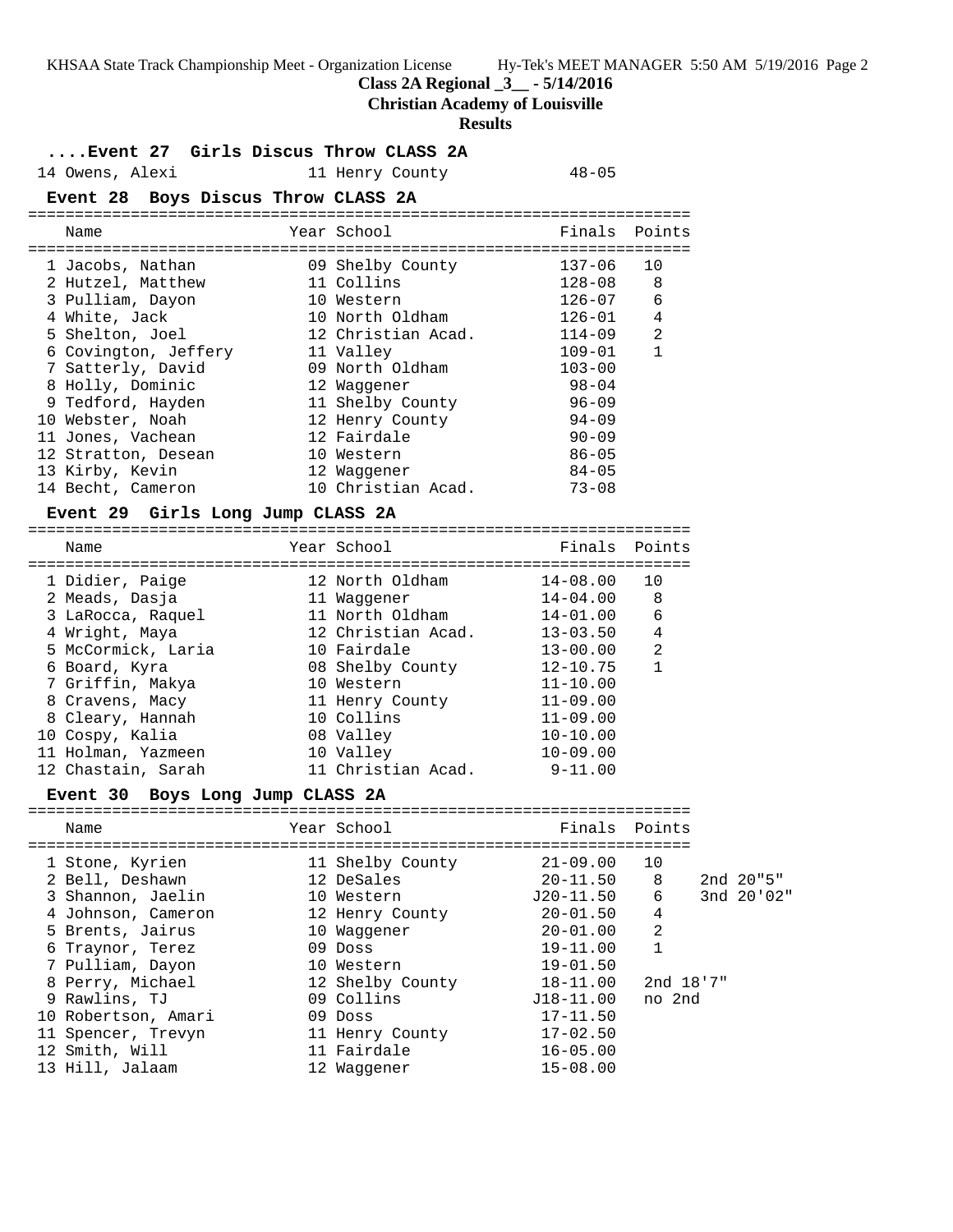KHSAA State Track Championship Meet - Organization License Hy-Tek's MEET MANAGER 5:50 AM 5/19/2016 Page 3

**Class 2A Regional \_3\_\_ - 5/14/2016**

**Christian Academy of Louisville**

#### **Results**

### **....Event 30 Boys Long Jump CLASS 2A**

14 Spencer, Quantez 09 Valley 13-11.50

# **Event 31 Girls Triple Jump CLASS 2A**

| Name                                                                                                             | Year School                                                                                              | Finals Points                                                                                |                                      |
|------------------------------------------------------------------------------------------------------------------|----------------------------------------------------------------------------------------------------------|----------------------------------------------------------------------------------------------|--------------------------------------|
| 1 LaRocca, Raquel<br>2 Finley, Sara<br>3 Lossin, Sophie<br>4 Chastain, Sarah<br>5 Jones, Kai<br>6 Griffin, Makya | 11 North Oldham<br>11 Henry County<br>09 North Oldham<br>11 Christian Acad.<br>09 Waqqener<br>10 Western | $29 - 10.00$<br>$29 - 04.00$<br>$28 - 07.25$<br>$27 - 11.50$<br>$27 - 11.00$<br>$24 - 04.00$ | 1 O<br>8<br>6<br>4<br>$\mathfrak{D}$ |
|                                                                                                                  |                                                                                                          |                                                                                              |                                      |

## **Event 32 Boys Triple Jump CLASS 2A**

|  | Name               | Year School      | Finals       | Points |
|--|--------------------|------------------|--------------|--------|
|  |                    |                  |              |        |
|  | 1 Stone, Kyrien    | 11 Shelby County | $44 - 02.00$ | 10     |
|  | 2 Bell, Deshawn    | 12 DeSales       | $43 - 10.00$ | 8      |
|  | 3 Johnson, Cameron | 12 Henry County  | $41 - 09.50$ | 6      |
|  | 4 Perry, Michael   | 12 Shelby County | $41 - 07.00$ | 4      |
|  | 5 McNeill, Daniel  | 12 Waqqener      | $41 - 03.50$ | 2      |
|  | 6 Nobles, Aaron    | 11 Western       | $41 - 00.00$ | 1      |
|  | 7 Moore, Montez    | 10 Fairdale      | $40 - 02.50$ |        |
|  | 8 Lemons, Daniel   | 12 Waqqener      | $37 - 06.00$ |        |
|  | 9 Ferrell, Genario | 12 Western       | $35 - 02.00$ |        |
|  | 10 Spencer, Trevyn | 11 Henry County  | $33 - 09.00$ |        |
|  |                    |                  |              |        |

### **Event 33 Girls High Jump CLASS 2A**

|  | Name              |  | Year School        | Finals Points |     |       |  |
|--|-------------------|--|--------------------|---------------|-----|-------|--|
|  | 1 Didier, Paige   |  | 12 North Oldham    | $4 - 10.00$   | 1 O |       |  |
|  | 2 Martin, Justus  |  | 12 Shelby County   | $4 - 08.00$   | 8   |       |  |
|  | 3 Elliott, Ne'zja |  | 10 Waqqener        | $4 - 06.00$   | 6   |       |  |
|  | 4 Fiorito, Sarah  |  | 09 North Oldham    | $4 - 04.00$   | 3   | $n+0$ |  |
|  | 4 Moon, Taylor    |  | 09 Christian Acad. | $4 - 04.00$   | 3   | $O+O$ |  |
|  | 6 Gould, Libby    |  | 09 Christian Acad. | $4 - 00.00$   |     |       |  |

### **Event 34 Boys High Jump CLASS 2A**

| Name               | Year School        | Finals Points |                   |          |
|--------------------|--------------------|---------------|-------------------|----------|
|                    |                    |               |                   |          |
| 1 Bell, Deshawn    | 12 DeSales         | $5 - 10.00$   | 10                |          |
| 2 Edwards, Josh    | 11 Shelby County   | $5 - 08.00$   | 7                 | $\circ$  |
| 2 Newhouse, Connor | 09 North Oldham    | $5 - 08.00$   | 7                 | $\Omega$ |
| 4 Barry, Adam      | 10 North Oldham    | $J5-08.00$    | 4                 | $o+1$    |
| 5 Shannon, Jaelin  | 10 Western         | $5 - 06.00$   | 1.50 <sub>o</sub> |          |
| 5 McNeill, Daniel  | 12 Waqqener        | $5 - 06.00$   | $1.50 \circ$      |          |
| 7 Murray, Austin   | 12 Waqqener        | $J5-06.00$    | $xo+0$            |          |
| 8 Palin, Tanner    | 11 Christian Acad. | $J5 - 06.00$  | $XXO+2$           |          |
| 8 Mantilla, Devon  | 12 Shelby County   | $J5-06.00$    | $xxo+2$           |          |
| 10 Nobles, Aaron   | 11 Western         | $5 - 02.00$   | $O+O$             |          |
| 11 Sams, Charles   | 09 Christian Acad. | $J5-02.00$    | XXO               |          |
| -- Lankford, Ethan | 08 Henry County    | ΝH            |                   |          |
|                    |                    |               |                   |          |